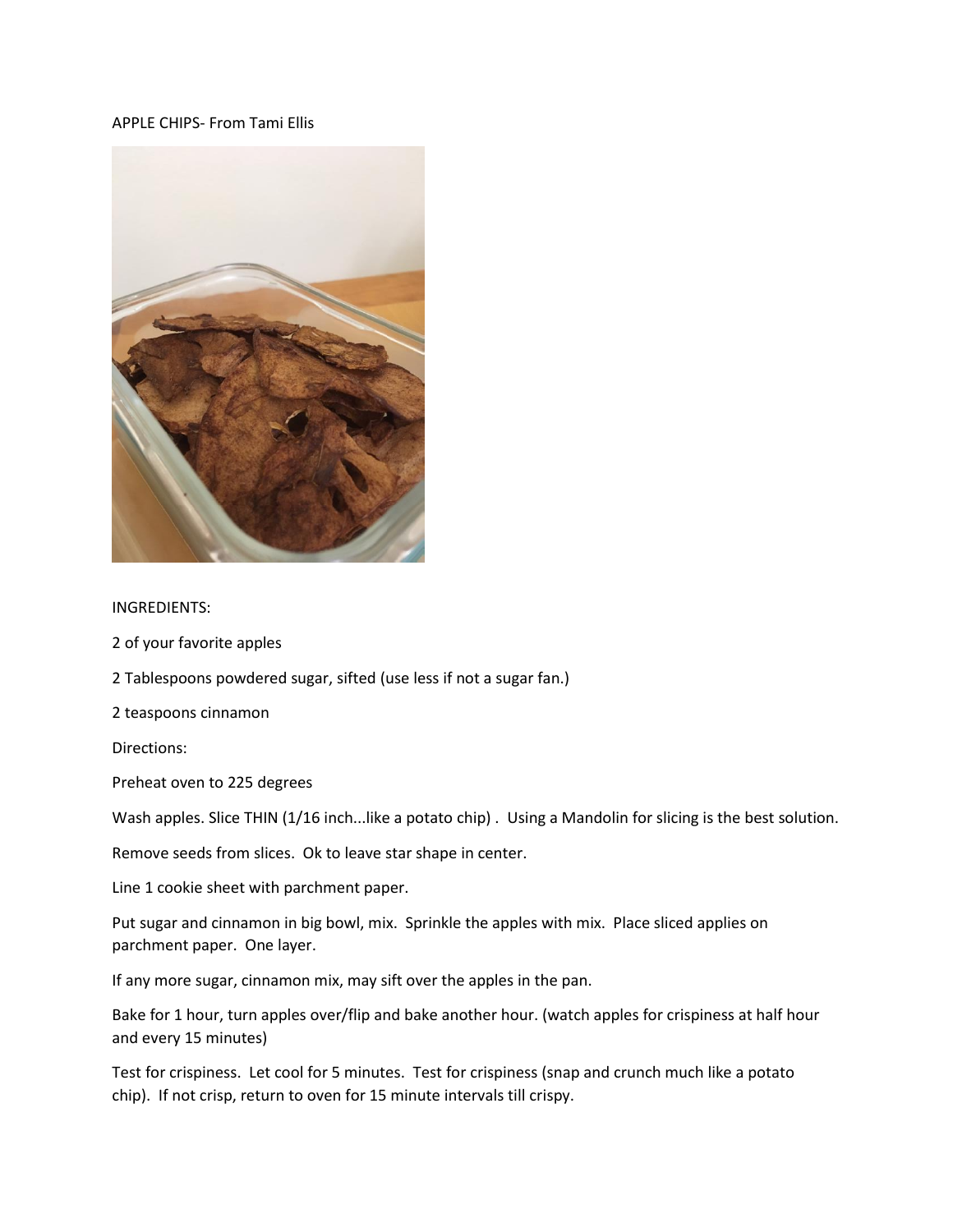If cut too thick, crisp is hard to get without burning.

Let cool when done. Place in air tight containers.

| <b>Nutrition Facts</b>                                                                                                                                              |                |
|---------------------------------------------------------------------------------------------------------------------------------------------------------------------|----------------|
| servings per container<br>Serving size                                                                                                                              | (119g)         |
| Amount per serving<br>Calories                                                                                                                                      |                |
|                                                                                                                                                                     | % Daily Value* |
| Total Fat 0g                                                                                                                                                        | 0%             |
| Saturated Fat 0g                                                                                                                                                    | <b>0%</b>      |
| Trans Fat 0g                                                                                                                                                        |                |
| Cholesterol 0mg                                                                                                                                                     | 0%             |
| Sodium 0mg                                                                                                                                                          | <b>0%</b>      |
| Total Carbohydrate 25g                                                                                                                                              | 9%             |
| Dietary Fiber 4g                                                                                                                                                    | 14%            |
| Total Sugars 19g                                                                                                                                                    |                |
| Includes 7g Added Sugars                                                                                                                                            | 14%            |
| Protein 0g                                                                                                                                                          |                |
| Vitamin D 0mcq                                                                                                                                                      | 0%             |
| Calcium 33mg                                                                                                                                                        | 2%             |
| Iron 0mg                                                                                                                                                            | 0%             |
| Potassium 128mg                                                                                                                                                     | 2%             |
| *The % Daily Value tells you how much a nutrient in a<br>serving of food contributes to a daily diet. 2,000 calories a<br>day is used for general nutrition advice. |                |

Multi Column: Apple Chips

Multi-Column

Nutrients Per Serving

Basic Components

Gram Weight (g) 119.10

Calories (kcal) 93.10

Calories from Fat (kcal) 1.96

Calories from SatFat (kcal) 0.36

Protein (g) 0.39

Carbohydrates (g) 24.65

Total Dietary Fiber (g) 4.00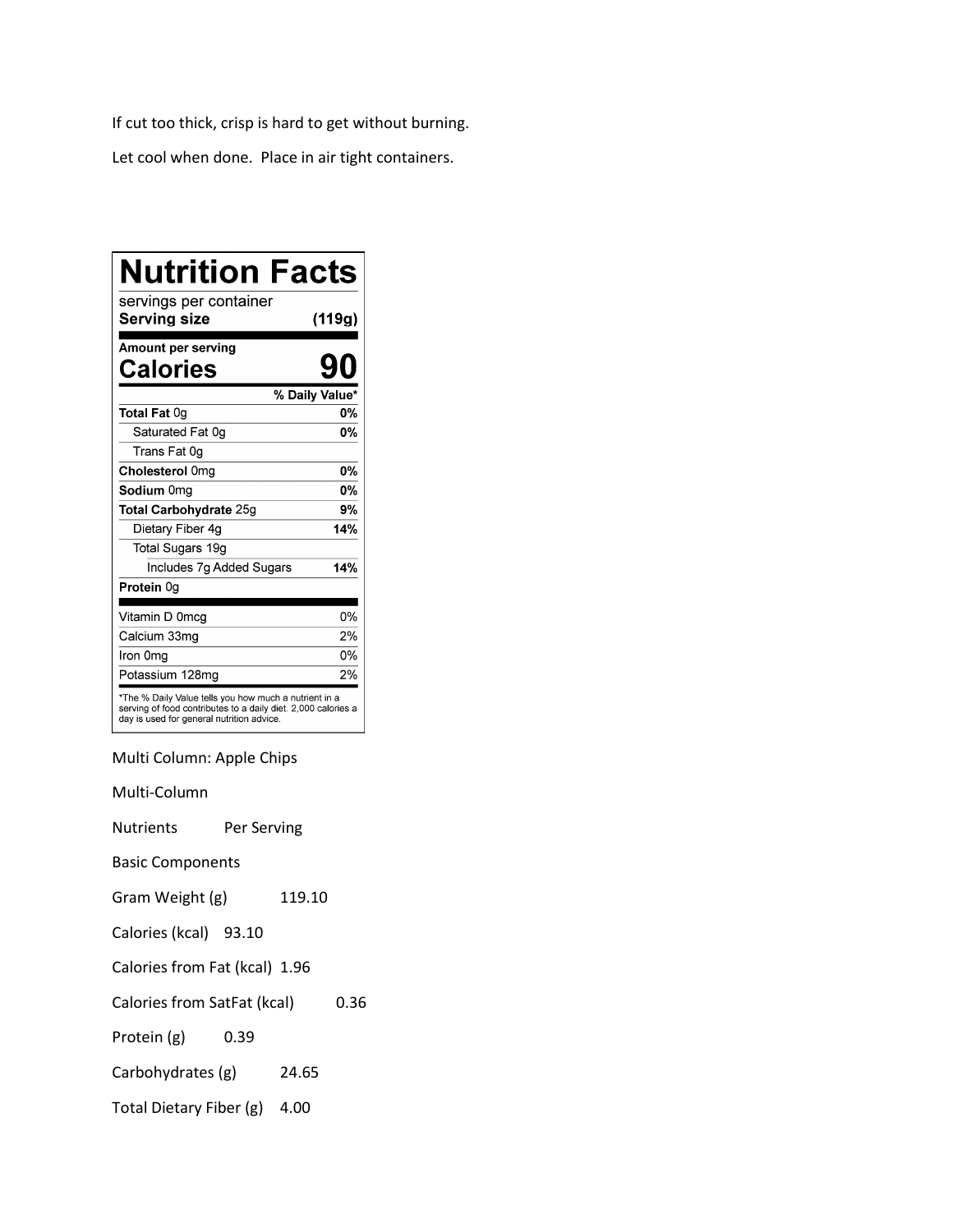| Total Soluble Fiber (g) 0.26        |  |      |  |
|-------------------------------------|--|------|--|
| Dietary Fiber (2016) (g) 4.00       |  |      |  |
| Soluble Fiber (2016) (g) 0.26       |  |      |  |
| Total Sugars (g) 18.63              |  |      |  |
| Added Sugar (g) 7.25                |  |      |  |
| Monosaccharides (g) 9.13            |  |      |  |
| Disaccharides (g)                   |  | 2.25 |  |
| Other Carbs (g) 2.02                |  |      |  |
| Fat (g) 0.22                        |  |      |  |
| Saturated Fat (g)                   |  | 0.04 |  |
| Mono Fat $(g)$ 0.01                 |  |      |  |
| Poly Fat (g) 0.06                   |  |      |  |
| Trans Fatty Acid (g)                |  | 0    |  |
| Cholesterol (mg)                    |  | 0    |  |
| Water (g) 93.54                     |  |      |  |
| Vitamins                            |  |      |  |
| Vitamin A - IU (IU) 66.53           |  |      |  |
| Vitamin A - RAE (mcg) 3.33          |  |      |  |
| Carotenoid RE (mcg) 6.65            |  |      |  |
| Retinol RE (mcg)                    |  | 0    |  |
| Beta-Carotene (mcg) 32.34           |  |      |  |
| Vitamin B1 - Thiamin (mg)           |  | 0.02 |  |
| Vitamin B2 - Riboflavin (mg)        |  | 0.03 |  |
| Vitamin B3 - Niacin (mg)            |  | 0.13 |  |
| Vitamin B3 - Niacin Equiv (mg) 0.17 |  |      |  |
| Vitamin B6 (mg) 0.05                |  |      |  |
| Vitamin B12 (mcg)                   |  | 0    |  |
| Biotin (mcg) 1.36                   |  |      |  |
| Vitamin C (mg) 5.11                 |  |      |  |